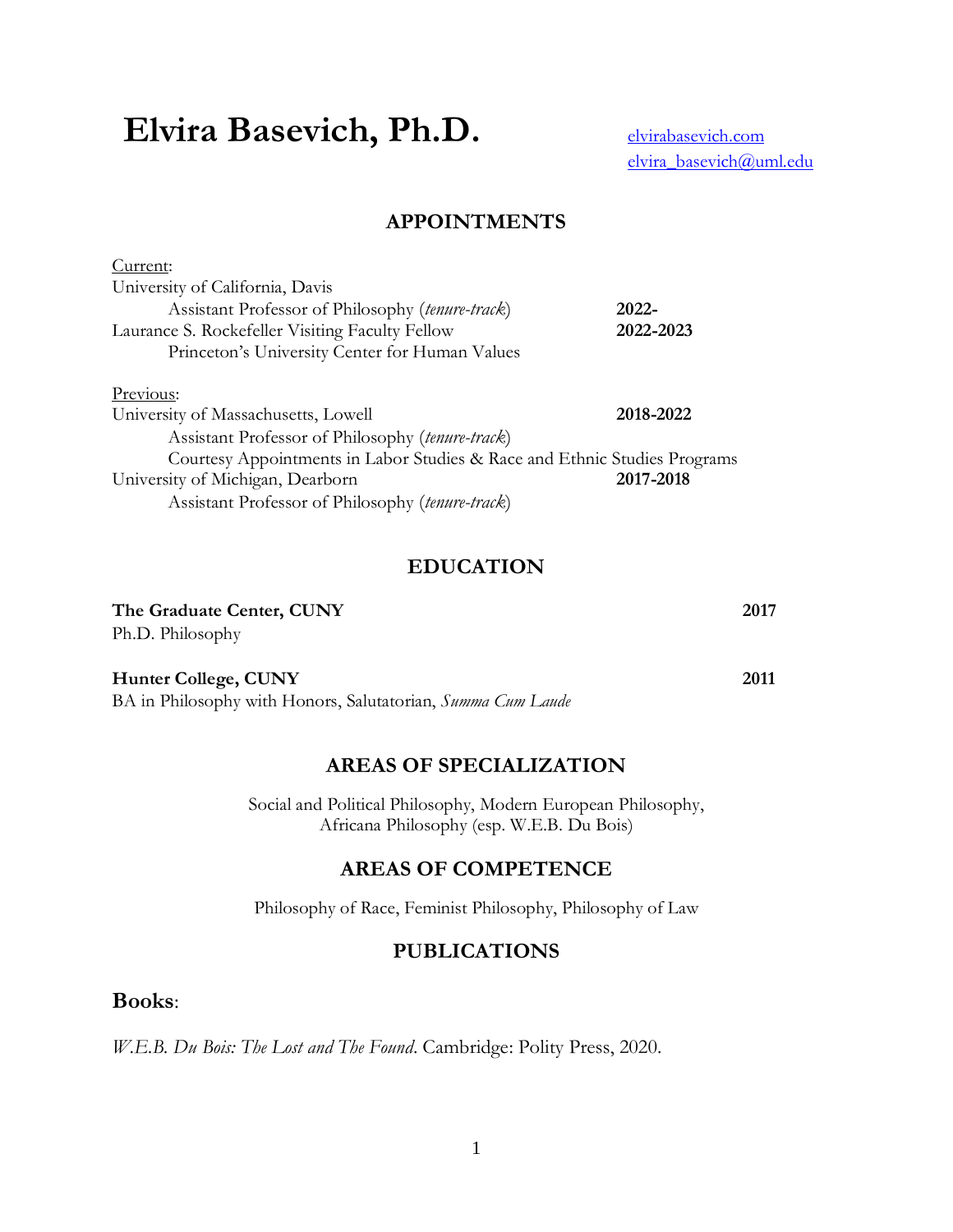#### **Select Peer-Reviewed Journal Articles:**

- Forthcoming. "The Promise and Limit of Kant's Theory of Justice: On Race, Labor, and Structural Domination," *Kantian Review* 27 (4)
- Forthcoming. "The Gender Politics of Physical Beauty and Racial Integration," *Dialogue: Canadian Philosophical Review*
- 2022. "Self-Respect and Self-Segregation: A Du Boisian Challenge to Kant and Rawls," *Social Theory & Practice* 48 (3): 403–427.
- 2022. "W.E.B. Du Bois's Socialism: On the Social Epistemology of Democratic Reason," *Philosophical Topics* 48 (2): 23-49.
- 2022. "What is an Anti-Racist Philosophy of Race and History? A New Look at Kant, Hegel, and Du Bois," *Critical Philosophy of Race* 10 (1): 71-89.
- 2021. "A Du Boisian Constructivist Theory of Justice," *Journal of Moral Philosophy* (early view)
- 2021. "What it's Like to Grow up Poor, but Fall in Love with Philosophy: A Notice to the Profession in Case it Forgot," *APA Newsletter on Feminism and Philosophy* 20 (3): 15-19.
- 2020. "The Function of the Philosopher and the Public in Du Bois's Political Thought," *Australasian Philosophical Review* 4 (1): 63-68.
- 2020. "Reckoning with Kant on Race," *The Philosophical Forum* 51 (3): 221-45.
- 2020. "God Comes to Her: St. Teresa of Ávila, Simone Weil, and the Kantian Conception of Modern Religious Experience," *Cosmos and History* 16 (1): 325-46.
- 2019. "W.E.B. Du Bois's Critique of American Democracy in the Jim Crow Era: On the Limitations of Rawls and Honneth," *Journal of Political Philosophy* 27 (3): 318-340.
- 2018. "W.E.B. Du Bois's Critique of Radical Reconstruction (1865-77): A Hegelian Approach to American Modernity," *Philosophy & Social Criticism* 45 (2): 168-85.

#### **Book Chapters** (\*indicates peer review)

- Forthcoming. "The Category of Moral Persons: On Race, Labor, and Alienation," in Edgar Valdez (Ed.) *Rethinking Kant.* Vol 6. New York: Cambridge Scholars Publishing.
- Forthcoming. "W.E.B. Du Bois," in Manjeet Ramgotra and Simon Choat (Eds.) *Reconsidering Political Thinkers*. New York: Oxford University Press**.\***
- 2021. "On Progress: The Role of Race in Kant's Philosophy of History," *The Court of Reason: Proceedings of the 13th International Kant Congress* Ed. Camilla Serck-Hanssen and Beatrix Himmelmann. Boston: Walter de Gruyter. pp. 1697-1706.
- 2017. "Modern Representations of Evil: Kant, Arendt, and the Devil in Goethe's *Faust* and Bulgakov's *The Master and Margarita*," in *Philosophical Approaches to Demonology.* (Ed.) Benjamin McGraw and Robert Arp. New York: Routledge, pp. 242-56.
- 2016. "Simone de Beauvoir," in *The Palgrave Encyclopedia of Imperialism and Anti-Imperialism.* (Eds.) Immanuel Ness and Zak Cope. Hampshire: Palgrave Macmillan Press. pp. 46-50.
- 2016. "The Place of Values in a World of Politics: Personality, Motivation, and Ideology," (with John T. Jost, Eric S. Dickson, & Sharareh Noorbaloochi) *Handbook of Value: Perspectives from Economics, Neuroscience, Philosophy, Psychology and Sociology*. (Eds.) Tobias Brosch and David Sander. New York: Oxford University Press. pp. 351-74.**\***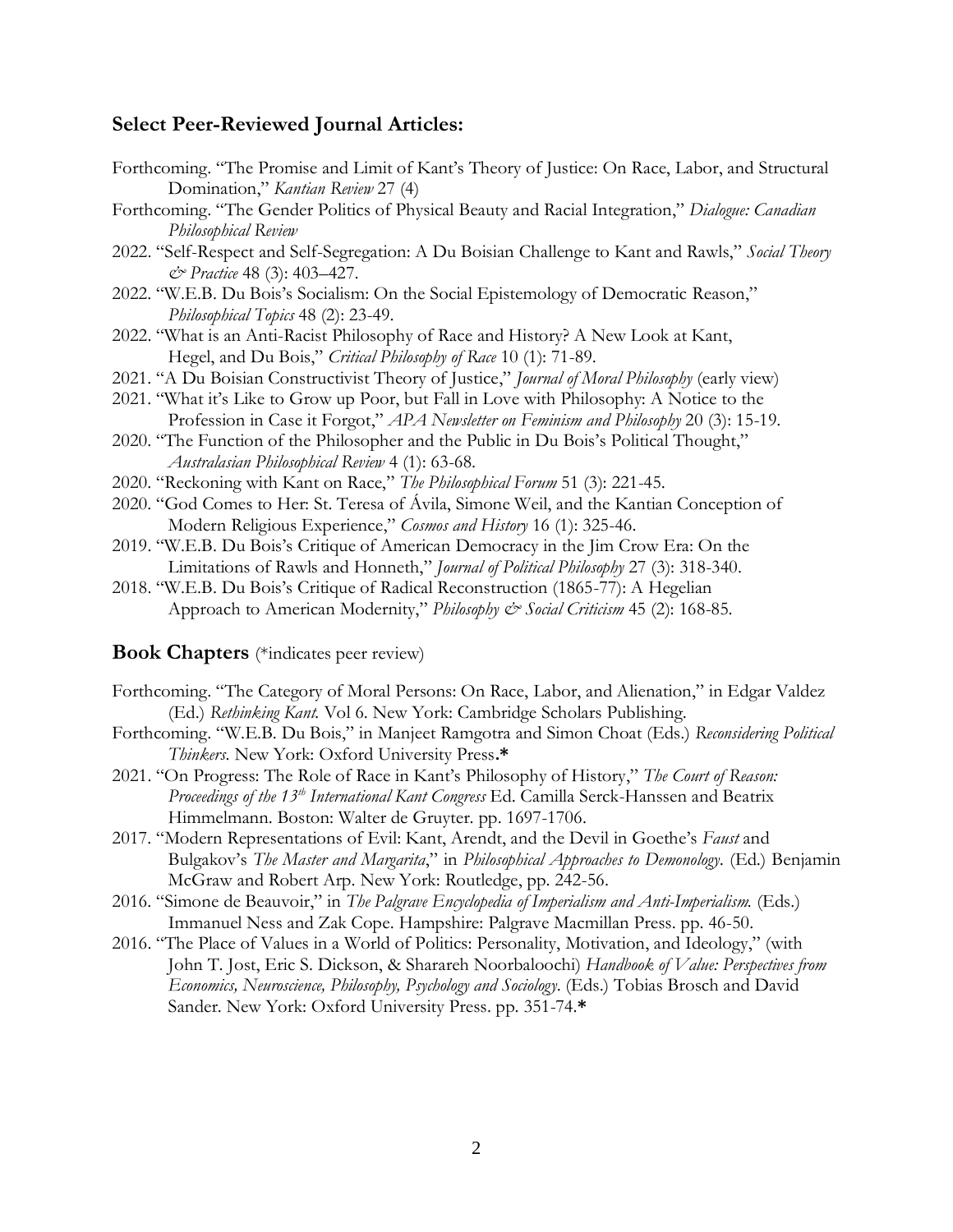# **Edited Works:**

Editor of Special Issue on "W.E.B. Du Bois and Democracy" in *The Monist*

Editor of Special Issue in Honor of the 25<sup>th</sup> Anniversary of Charles Mills's *The Racial Contract* for *Critical Review of International Social and Political Philosophy.* 

# **In Progress**:

#### **Books**:

*A Du Boisian Theory of Justice: On Political Constructivism, Democratic Development, and Reform* (manuscript under review)

#### **Articles & Book Chapters:**

In Preparation**:**

- Essay on Structural Oppression, Group Experience, and Resistance (under review)
- Essay on Kant and racial justice (under review)
- "Who should speak for the Uyghur struggle?"

Commissioned:

- "A Du Boisian Critique of Liberal Conceptions of Democratic Plurality" commissioned for special issue in *The Monist*
- "Agency" for *The Philosopher Magazine*
- "A Paradigm Shift in Normative Political Theorizing: Grappling with Mills's *The Racial Contract*" for *Critical Review of International Social and Political Philosophy*

# **Book Reviews:**

Inés Valdez, Transnational Cosmopolitanism: Kant, Du Bois, and Justice as a Political Craft in *Kantian Review* (2021): 1-6.

Nick Bromell (Ed.), A Political Companion to W.E.B. Du Bois in *Political Theory* 47.5 (2018): 766-72.

Axel Honneth, Freedom's Right: The Social Foundations of Democratic Life in *Marx and Philosophy Review of Books* (2015)

# **Popular Media:**

## **Poetry:**

*How to Love the World.* New York: Pank Books, 2020.

Written in the tradition of epic poetry, my poems retrace my mother's journey to America as a Jewish-Uyghur refugee during perestroika; I was born along the way.

• Finalist of the 2020 National Jewish Book Awards in the category of Poetry: The Berru Award in Memory of Ruth and Bernie Weinflash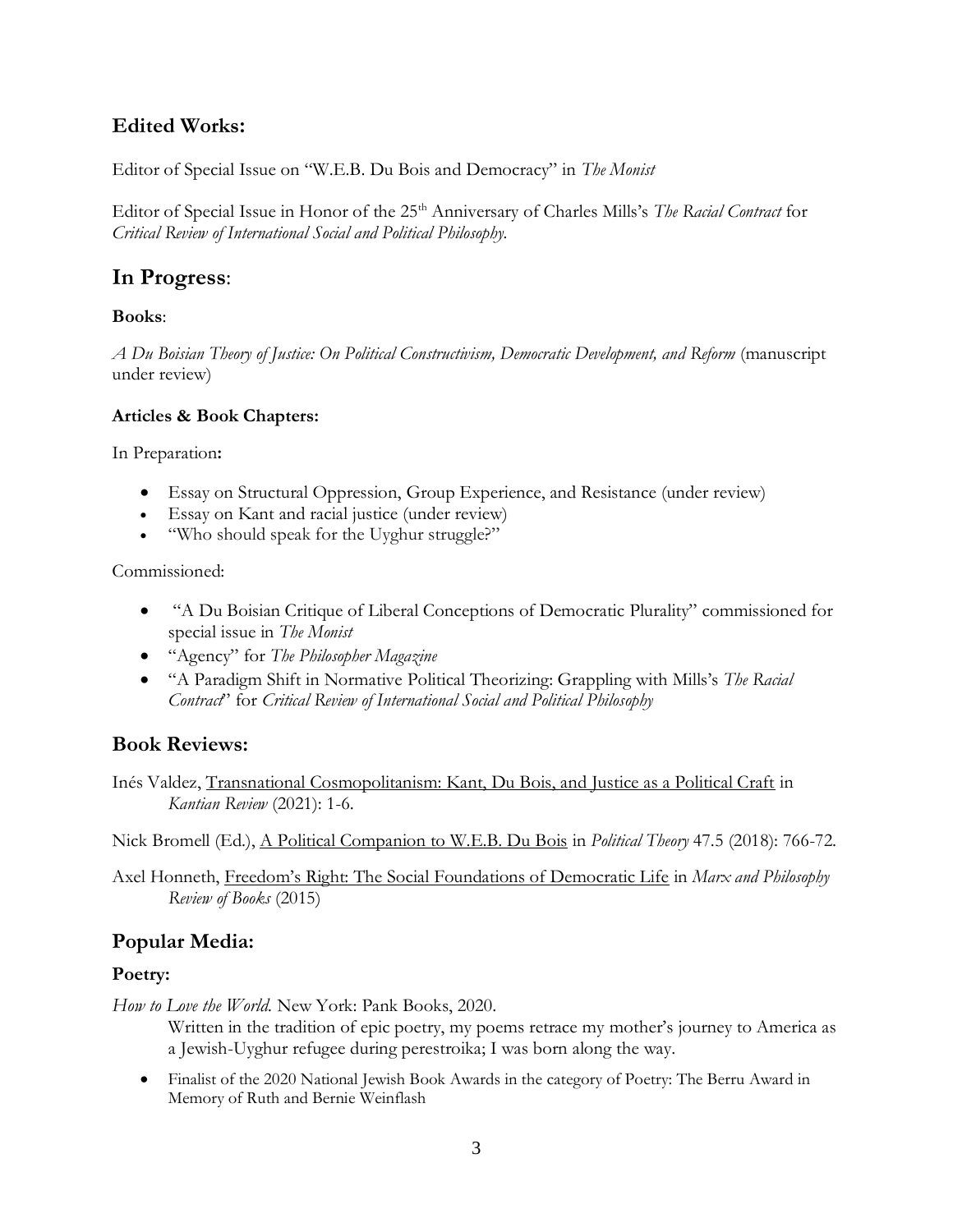- Winner of the Pank Big Books Competition in Poetry
- Finalist of The 2019 International Beverly Prize for Literature

## **Interviews/Opinion Pieces:**

"[The Philosophical Legacy of Charles W. Mills](https://www.academia.edu/60946494/The_Philosophical_Legacy_of_Charles_Mills)," *The Philosopher Magazine* 109.4 (2021): 73-77.

"[An Interview with Elvira Basevich, author of](https://pankmagazine.com/category/interviews/) *How to Love the World*," *Pank Magazine* 9 June 2020.

"[APA Member Interview](https://blog.apaonline.org/2020/02/14/apa-member-interview-elvira-basevich/)," *American Philosophical Association Blog*. 14 February 2020.

"[Author of the Month](https://www.bostonathenaeum.org/library/book-recommendations/athenaeum-authors/dr-elvira-basevich)," A Featured Author of the Boston Athenaeum. 15 October 2019.

["Against the Trump Administration's Attack on Migrants and Asylum Seekers](https://www.rpamag.org/2018/06/defending-the-right-of-families-to-stay-united-the-trump-administrations-attack-on-migrants-and-asylum-seekers)," *Radical Philosophy Association Magazine.* 20 June 2018.

"[Du Bois, Racialism,](https://www.mixcloud.com/BKPP/episode-3-elvira-basevich-on-web-du-boiss-racialism/) and Plurality," for The Owl Podcast, a public philosophy series

# **PRESENTATIONS**

#### TBD

- Roundtable on Black Political Thought, Eastern Division Meeting, American Political Science Association, Montreal, CAN (*invited*) (Sept 2022)
- Colloquium, Indiana University, Bloomington (November 2022)

"The Method of Impure Democratic Proceduralism in Du Boisian Political Constructivism"

• Panel on the 50<sup>th</sup> Anniversary of Rawls's *A Theory of Justice*, Philosophy, Politics, & Economics, New Orleans (*invited*) (Postponed to 2023)

In Honor of the 25<sup>th</sup> Anniversary of the Publication of Charles Mills's *The Racial Contract* 

• In conversation with Nathifa Greene, Hosted by *The Philosopher Magazine* (June 2022)

"Reform or Revolution? Du Bois on the Political Use of Violence"

• SPEP Panel on Critical Philosophy of Race (Oct 2022)

"The Shared Experience of Oppression"

- Boston University, Philosophy Department Colloquium (Jan 2022) (*invited*)
- UC Davis, Philosophy Department Colloquium (Jan 2022) (*invited*)
- ECPR Standing Group Seminar Series (October 2021)
- California Roundtable on Philosophy and Race, Emory University (October 2021)
- North American Kant Society Workshop (August 2021)
- Social Ontology Conference, University of California, San Diego (August 2021)
- The Düsseldorf Colloquium on the Philosophy of Race (May 2021) (*invited*)

"The Promise and Limit of Kant's Theory of Justice"

- Marquette University, Philosophy Department Colloquium (April 2022) (*invited*)
- Syracuse University, Philosophy Department Colloquium (February 2022) (*invited*)
- Conference in Honor of Charles Mills, The Graduate Center, CUNY (April 2022)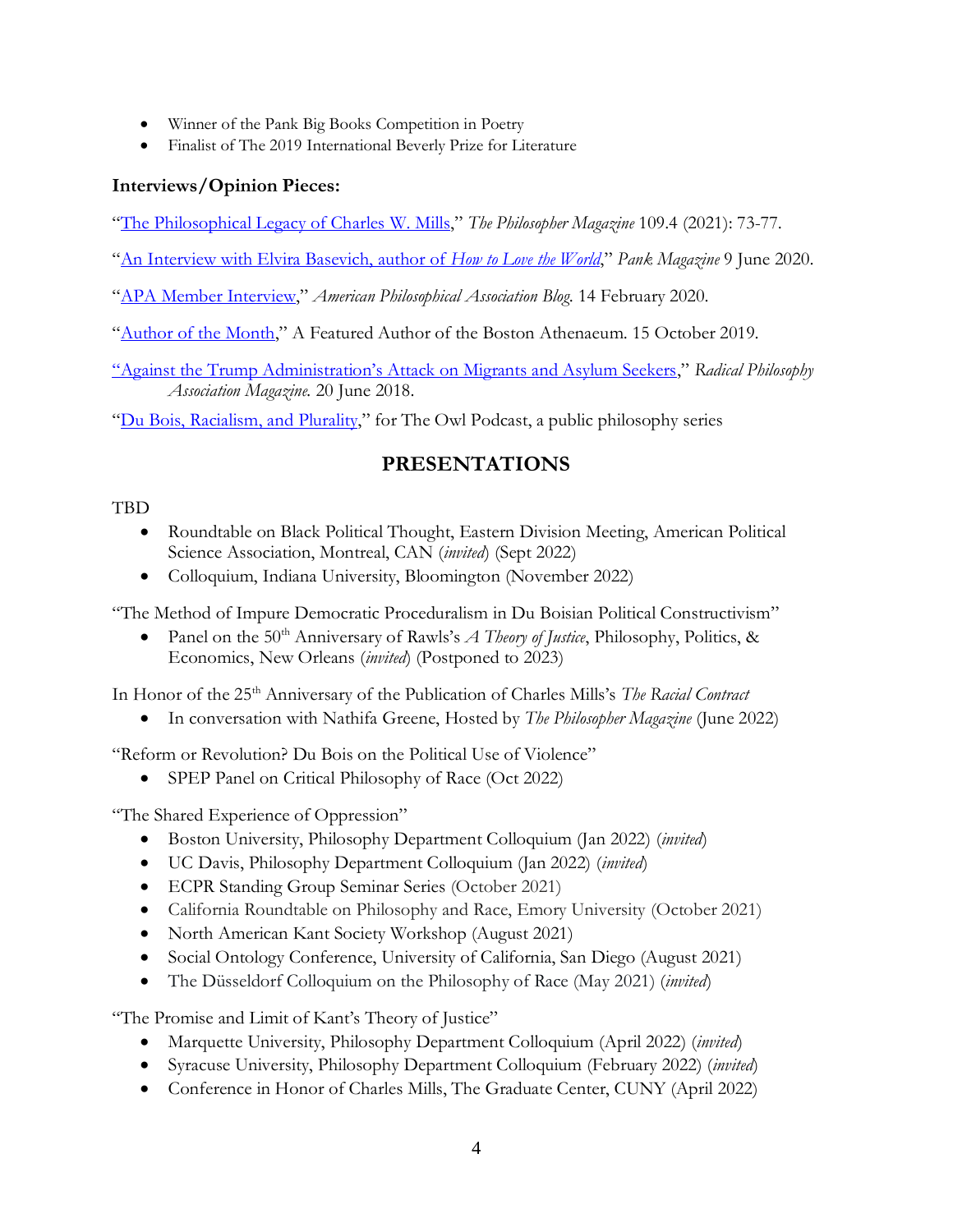- Mini-conference in Honor of Charles Mills at The Western Political Science Association (March 2022)
- Kant and Racial Discrimination Workshop at the Institute of Philosophy of the Ruhr-University Bochum (February 2022) (*invited*)
- North American Kant Society, Portland, OR (April 2021) (*invited*)
- Global Kant Society Network (May 2021) (*invited*)

Author Meets Critic Sessions on *Du Bois: The Lost and the Found*

- Pacific APA Vancouver, CAN (April 2022)
- Society for the Advancement of American Philosophy (March 2021)
- Eastern APA (Jan 2021)

"Thinking with Du Bois Today: In Conversation with Reiland Rabaka"

• Virtual Fall Speaker Series organized by the public philosophy magazine *The Philosopher*, UK (October 2021)

"The Du Boisian Critique of Political Economy"

• Guest speaker at Bard College Berlin (October 2021)

"The Experience of Hardship and the Study of Philosophy"

• Guest speaker at Georgetown University for Dr. Huaping Lu-Adler's Seminar on Late Modern German Philosophy (December 2021)

"Du Bois's Constructivist Theory of Justice" (under various titles)

- Symposium, Pacific APA, Virtual (April 2021)
- Extending New Narratives Seminar for Early Career Researchers, Virtual (December 2020)
- Workshop on Gender and Philosophy, MIT (March 2021)
- Philosophy Department Colloquium, University of Colorado, Boulder (November 2020) (*invited*)
- The Montreal Social Justice Theory Workshop, Concordia University, Canada (Aug 2020) (*invited*)
- North American Social Philosophy Conference, Neuman University, PA (July 2020) (Cancelled due to COVID)
- Philosophy Department Colloquium, The Graduate Center, CUNY, NY (Dec 2019) (*invited*)
- Political Science Department Colloquium, Reed College, Portland, OR (April 2019) (*invited*)
- Power and Authority in Modernity: History, Politics, Theory Workshop, Institute for Advanced Studies in Culture, University of Virginia, (March 2019) (*invited*)
- Philosophy Department Colloquium, University of New Hampshire (April 2019) (*invited*)
- Social Science History Association, Phoenix, AZ (November 2018)

"Reckoning with Hegel on Race"

• Warwick Continental Philosophy Conference, Warwick University, UK (March 2021)

"What is an Anti-Racist Philosophy of Race in Kant and Hegel?"

- Hegel and the Unity of Science, Purdue University, West Lafayette, IN (Feb 2020) (*invited*)
- The Hegel Society of America, Nashville, TN (Delayed due to COVID)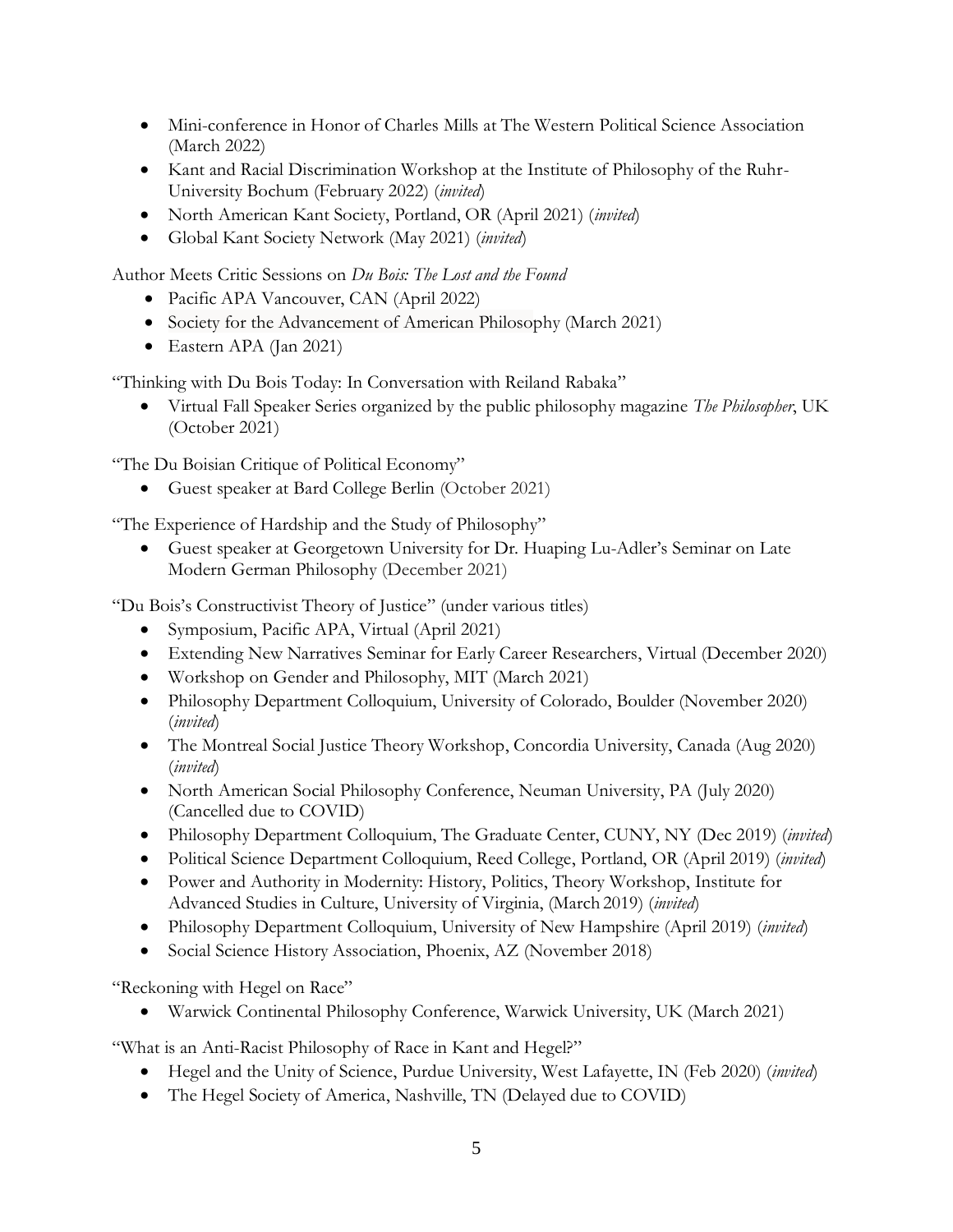"Du Bois's Political Thought"

- Guest Speaker in a Graduate Seminar on Du Bois and Socialism, Marquette University, WI (March 2021)
- *A Night of Philosophy and Ideas* hosted by the Cultural Services of the French Embassy and Brooklyn Public Library, Brooklyn, NY (January 2021) (*invited*)
- The School of Oriental and African Studies, Kingston University London, UK (*invited*) (Delayed due to COVID)

"Reckoning with Kant on Race"

- 13<sup>th</sup> International Kant Congress, Oslo, Norway (August 2019)
- North American Kant Society, Brandeis University (May 2019)
- Practical Philosophy Workshop, Northwestern University (April 2019) (*invited*)
- Institute for Advanced Studies in Culture, University of Virginia (March 2019) (*invited*)

"Du Bois, Kant, and the Sorrow Songs"

• Caribbean Philosophical Association, Brown University (June 2019)

Roundtable on "Douglass, Du Bois, and Afro-Modern Thought Between Past and Future"

• Western Political Science Association, San Diego, CA (April 2019) (*invited*)

"Travelling with Ghosts: Seeing the Present through Historical Memory"

• *A Night of Philosophy and Ideas* hosted by the Cultural Services of the French Embassy and Brooklyn Public Library, Brooklyn, NY (February 2nd 2019) (*invited*)

"Du Bois's Political Thought: Basic Concepts and Principles"

- Guest Lecture, Northeastern University (Feb 2019) (*invited*)
- MAP Workshop, Western Michigan University (April 2018) (*invited*)

"W.E.B. Du Bois's Critique of Radical Reconstruction (1865-77): A Hegelian Approach to American Modernity"

- Institute of Philosophy, The Czech Academy of Sciences, Prague, Czech Republic (May 2018) (*invited*)
- Power & Governance: Forms, Dynamics, Consequences, Tampere, Finland (August 2018)
- On the 150<sup>th</sup> Birthday of W.E.B. Du Bois, University of Michigan (February 2018) (*invited*)

"Race and Kantian Political Liberalism: Sites of Intervention*,*" Guest Lecture in Graduate Seminar on Kant, University of Illinois, Champagne-Urbana (November 2017) (*invited*)

"On Progress: The Modern Race Concept in Kant's Philosophy of History"

- European Consortium for Political Research, University of Oslo (September 2017)
- Philosophy Department Colloquium, University of Oakland, Rochester, MI (October 2017) (*invited*)
- Philosophy Department Colloquium, Eastern Michigan University, Ypsilanti, MI (March 2018) (*invited*)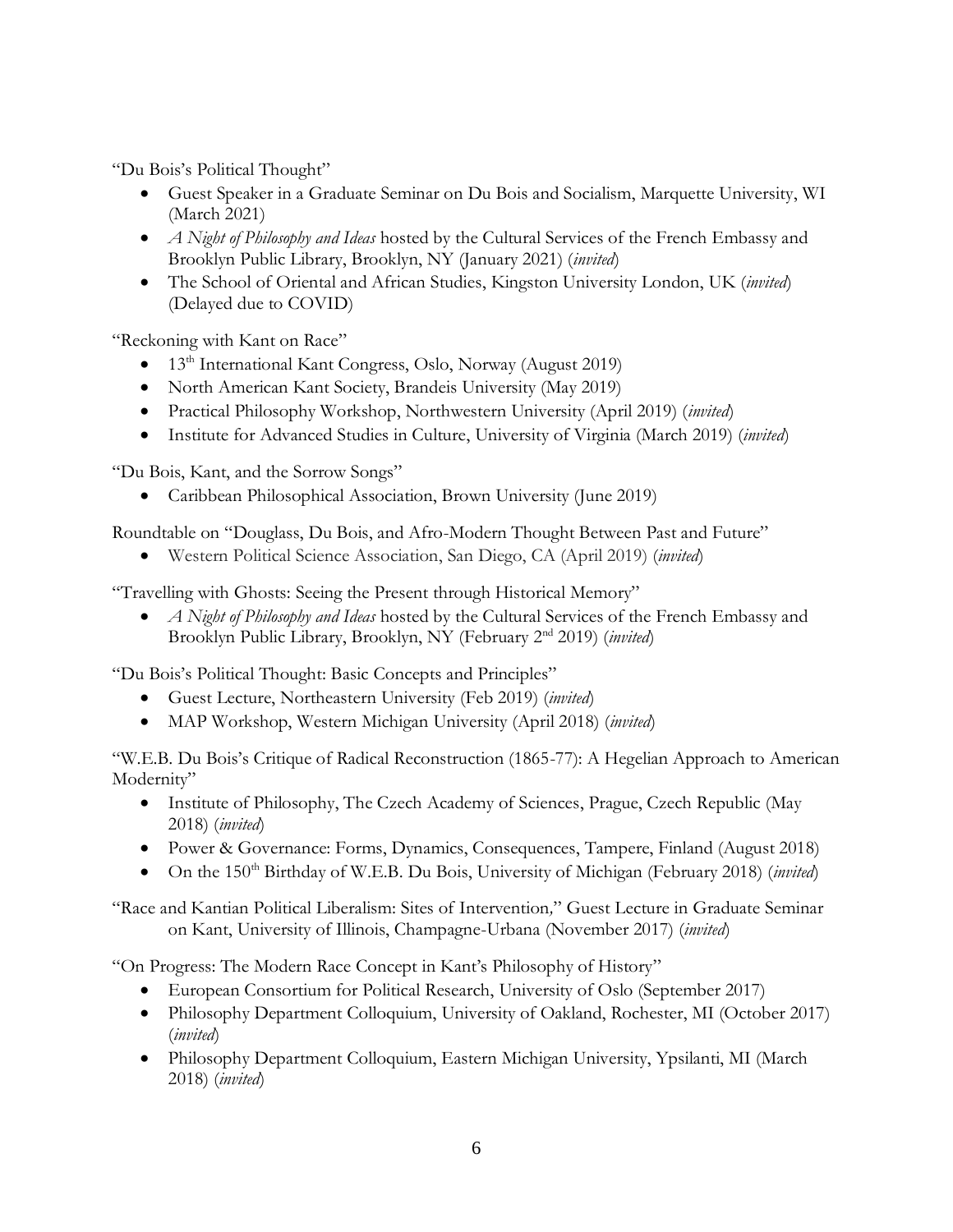"W.E.B. Du Bois on Democracy and Dissent in the Jim Crow Era"

- University of Bayreuth, Germany (May 2018) (*invited*)
- Central APA, Main Program, Chicago, IL (February 2018)
- MANCEPT Workshop, University of Manchester (September 2017)
- Who's Got the Power? Philosophical Critique of Social and Political Structures, University of Iceland, Reykjavík (October 2017)
- Democracy and Dissent: Theorizing Political Agency from Sites of Difference, University of Oxford (June 2017)

"Du Bois, Reconstruction, and the Remaking of the Modern American State"

- Race, Reconstruction, & Reparations Conference, *Center for Place, Culture and Politics*, The Graduate Center, CUNY (October 2016) (*invited*)
- Society for the Study of Africana Philosophy, Fall 2016 Speaker Series, NY (*invited*)

"W.E.B. Du Bois's Racialism and Two Liberal Approaches to Plurality"

- Brooklyn Public Philosophers, Brooklyn Central Library (March 2017)
- Ninth Annual Rocky Mountain Ethics Congress (RoME), University of Colorado, Boulder (August 2016)

"Charles Mills's Black Radical Liberalism and the Category of Moral Personhood"

- APA Pacific Division, Main Program, San Francisco, CA (April 2016)
- European Consortium for Political Research, University of Montreal (August 2015)

"Du Bois and Hegel on Social Freedom"

- Society for German Idealism, APA Pacific Division (April 2016)
- European Consortium for Political Research, University of Montreal (August 2015)
- Southwest Seminar in Continental Philosophy, Northern Arizona University (May 2015)

"God Comes to Her: St. Teresa of Ávila, Simone Weil, and the Kantian Conception of Modern Religious Experience," Redemption of Feeling: The Religious Existentialists, Queens College (December 2015)

"Du Bois and Hegel on the Normative Significance of the Family," Northeastern Political Science Association (November 2015)

"Modern Representations of Evil: The Devil in Goethe's *Faust* and Bulgakov's *The Master and Margarita*," Philosophy and Russian Literature Conference, Princeton University (Oct. 2015)

- "Civic Education: Forging an Alliance between Democracy and Justice," Society for the Philosophical Study of Education, Columbia College (November 2013)
- "Arendt and Habermas on the Purpose of Politics: A Defense of Ethical Normativity," Ideals and Reality in Social Ethics Conference, University of Wales (March 2013)
- "Normativity and Social Ontology: Revisiting the Rawls/Habermas Debate," Social and Political Philosophy Workshop, CUNY (February 2013)
- "Theorizing Sexuality, the Dialectic and Freedom: Reading Marcuse against Butler," The Society of Women in Philosophy (SWIP), New York University (April 2012)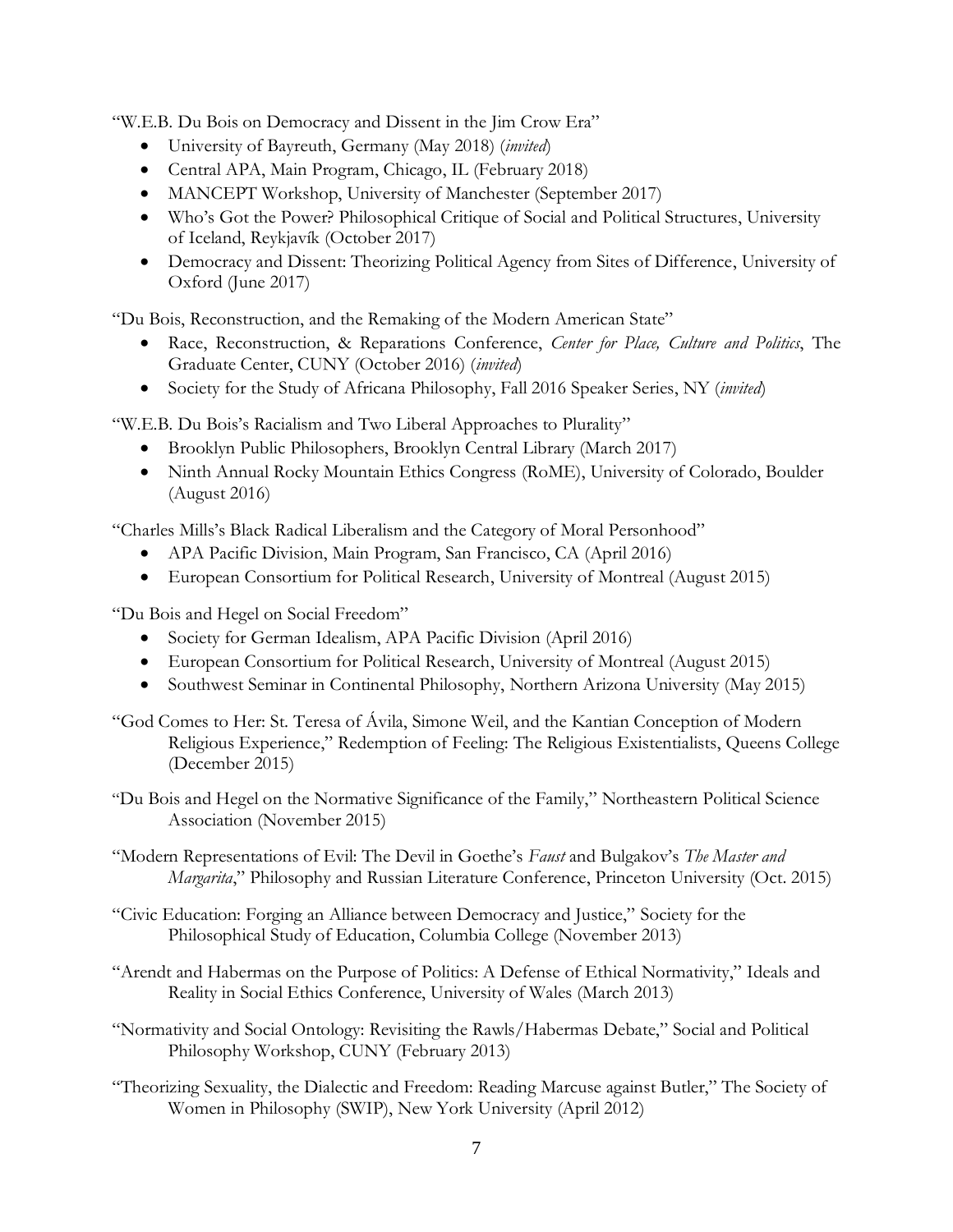"The Normative Dimension of Hegel's *Philosophy of Right*," Critical Theory Conference: Principles of Uncertainty, The Graduate Center, CUNY (March 2012)

#### **COMMENTS**

- Erin Pineda. Critic for Author-Meets-Critic Session on *Seeing Like an Activist: Civil Disobedience and the Civil Rights Movement.* Philosophy, Politics, Economics. New Orleans, LA. (postponed to 2023)
- Cynthia Coe. "Hegel in the Creaking Forest: Exoneration, Forgetting and Critical Race Theory," Northwest Annual Philosophy Conference Portland, OR 2022.
- Steven Haug. "From the Beautiful to the Political: How Arendt's Kantian Political Philosophy Avoids the Situatedness Critique," Eastern APA 2020
- Lavender McKittrick-Sweitzer. "Identifying Exploitation and Providing Care: Unifying the Capabilities Approach and Feminist Contractarianism," Pacific APA, 2018
- Discussant on Panel: "Pregnant Bodies, Raped Slaves, and the Politics of Death," Northeastern Political Science Association, 2015
- Justin Remhof. "Nietzsche on Subject Eliminativism," Pacific APA, 2015
- Elisabeth Paquette. "Beauvoir and the Limits of Political Responsibility," Pacific APA, 2014
- Federica Trentani. "The Teleology of 'Human Development' in Kant's Metaphysics of Morals," Biennial Meeting of the North American Kant Society, Cornell University (June 2013)
- Benjamin Freed. "Virtues of the Epistemic Imagination," Experimental Philosophy and its Limits, The Graduate Center, CUNY (April 2013)

#### **FELLOWSHIPS, GRANTS, AND AWARDS**

| Laurance S. Rockefeller Visiting Faculty Fellow                                          | $2022 - 23$ |
|------------------------------------------------------------------------------------------|-------------|
| Princeton's University Center for Human Values (\$80k)                                   |             |
| <b>Research Intensive Status</b> at Dean's Office (2-1 course load)                      | 2021-22     |
| College of Fine Arts Humanities and Social Sciences, University of Massachusetts, Lowell |             |
| <b>Teaching Excellence Award, College of Fine Arts Humanities and Social Sciences,</b>   | 2020        |
| University of Massachusetts, Lowell                                                      |             |
| Research Fellow at The Hannah Arendt Working Group on Critical Theories of Modernity     |             |
| Institute for Advanced Studies in Culture (IASC), University of Virginia                 | 2019        |
| Dr. Richard M. Hunt Fellowship for the Study of German Politics, Society, and Culture    |             |
| Awarded by the American Council on Germany (\$7k)                                        |             |
| Funds a research visit to the Einstein Forum, Potsdam, Germany                           | 2017        |
|                                                                                          |             |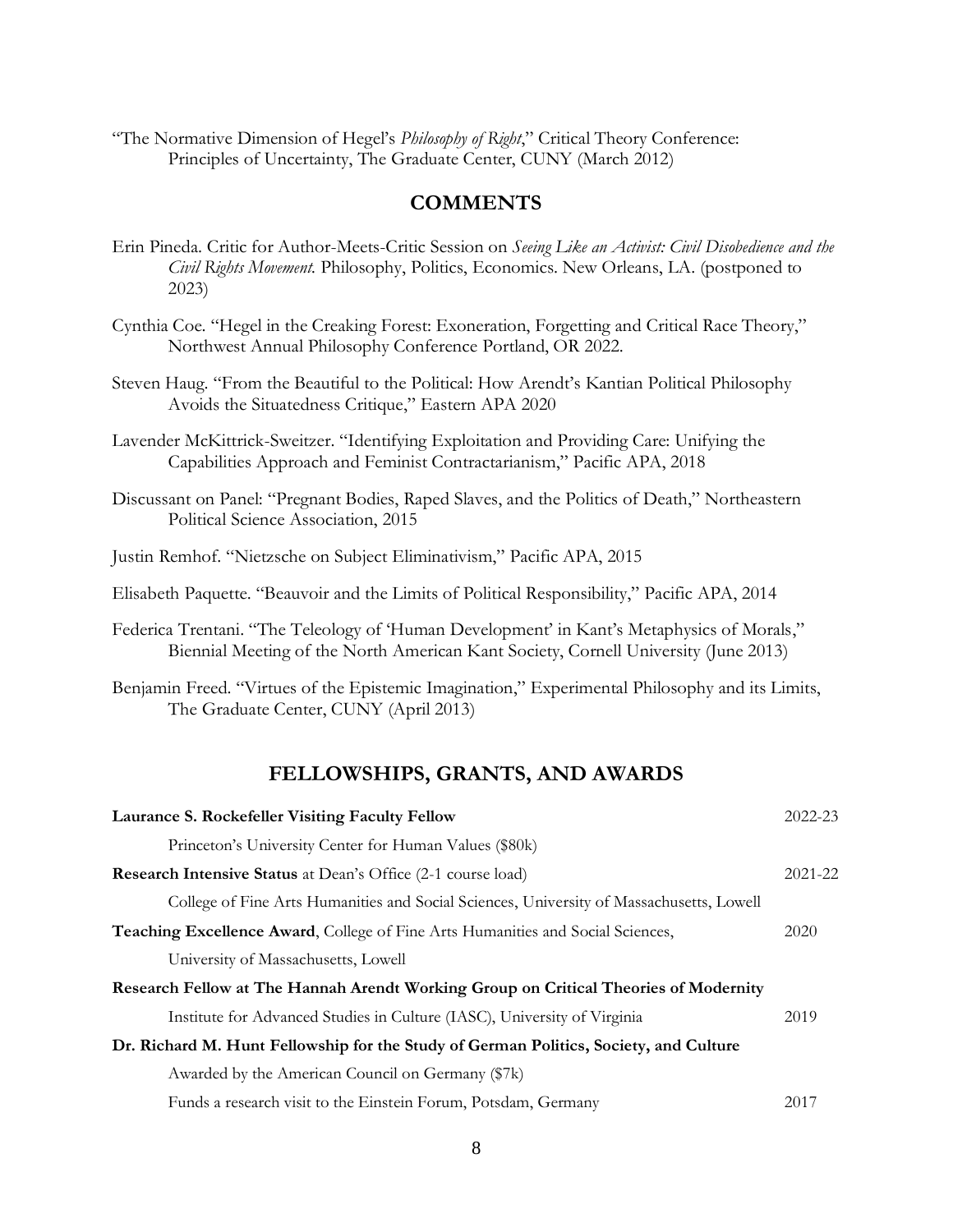| <b>Honoree</b> as an "Activist, Organizer, and Scholar," jointly awarded by the Du Bois Bunche Center |         |
|-------------------------------------------------------------------------------------------------------|---------|
| for Public Policy & the Brooklyn Society for Ethical Culture                                          | 2017    |
| Writing Across the Curriculum Fellow, Queens College, CUNY                                            | 2015-17 |
| Summer Workshop Participant, "Urban Inequalities, Neoliberalism & the Welfare State,"                 |         |
| Humboldt University, Berlin, Germany                                                                  | 2014    |
| <b>Summer Workshop Participant, "Metaphysics or Modernity? Bamberg University, Germany</b>            | 2012    |
| <b>Enhanced Chancellor Dissertation Fellow, The Graduate Center, CUNY</b>                             | 2011-16 |
| Phi Beta Kappa                                                                                        | 2011    |
| William Bryar Memorial Award for Best Undergraduate Philosophy Student                                | 2011    |
| Max Kade Foundation Grant for German language study in Kassel, Germany                                | 2011    |
| Ernst Hoffman Memorial Award for German language study in Kassel, Germany                             | 2011    |

#### **TEACHING EXPERIENCE**

University of Massachusetts, Lowell

*Existence & Anxiety Capitalism and its Critics The Problem of Evil Nietzsche Introduction to Philosophy Introduction to Ethics: Honors* 

University of Michigan, Dearborn *Early Modern Philosophy 20th Century Philosophy Philosophy of Race Introduction to Ethics*

City University of New York (CUNY)

*19th Century Philosophy Political Philosophy* (MA course) *History of Modern Philosophy II: Kant to Nietzsche Philosophy and Race Feminist Philosophy Philosophy of Religion Moral Philosophy Business Ethics Introduction to Philosophy*

Thesis Supervision: Undergraduate Senior Capstones at UML:

o Austin Gray, "Hegel and the Content of Needs" (2021)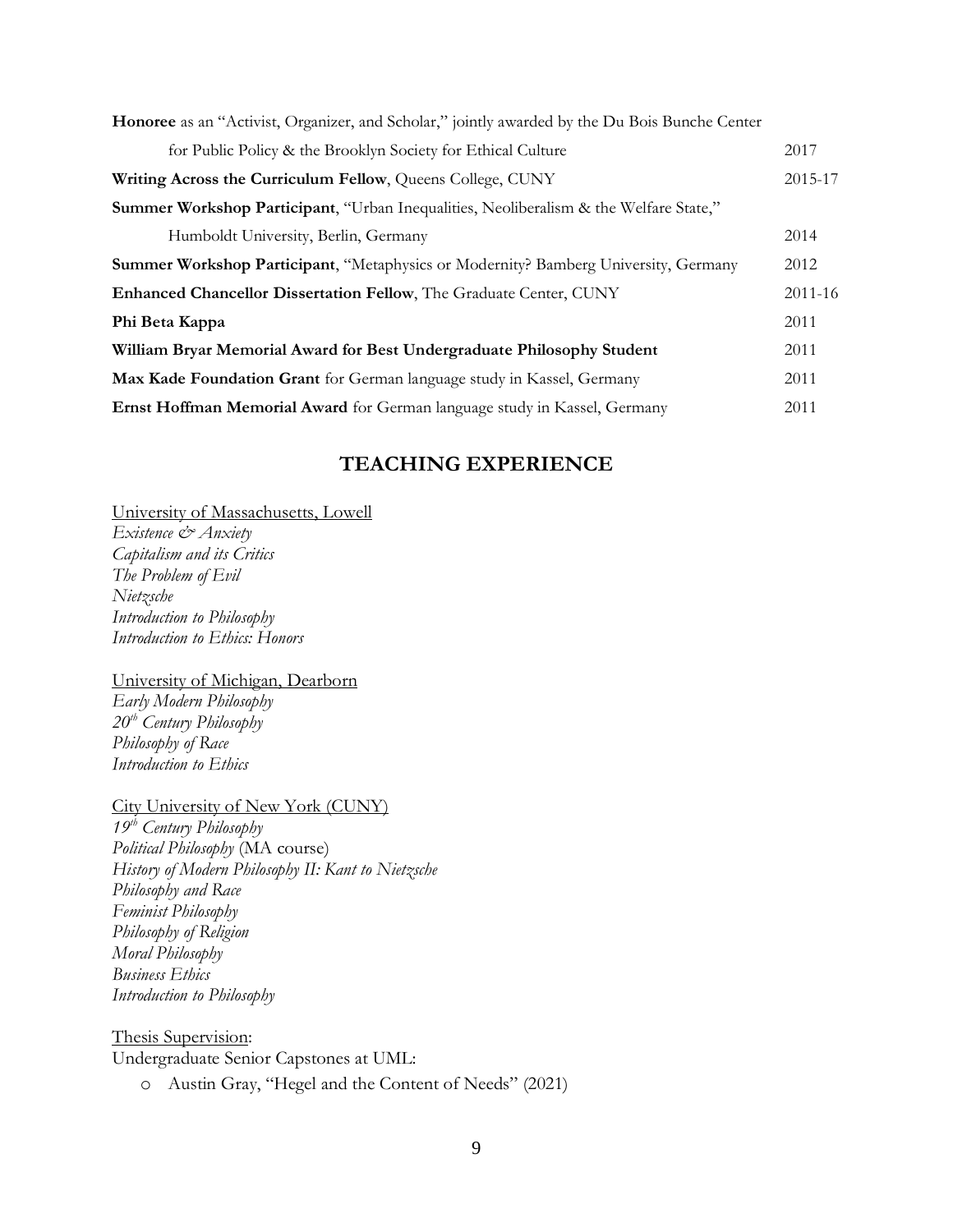- o Dominick Procopio, "On Revolution: The Political Philosophy of Locke and Kant in Contemporary American Revolution" (2021)
- o David Piracini, "Historical Materialism: Can It Survive Contemporary Leftist Criticism?" (2020)
- o Nora Roche, "Booker T. Washington: His Future and Failings" (2019)
- Undergraduate Senior Honors Theses at University of Michigan, Dearborn
	- o Savona Safaoui, "Aesthetics: Du Bois and Locke" (2018)

Undergraduate Senior Honors Theses at CUNY

- o Clorissa Pauletich, "Free Will: A Myth" (2016)
- o Paul Maestry-Williams, "Authentic Black Identity" (2015)
- o Carolyn Conway, "Gendered Subjectivity, Ideology, and Social Location" (2015)

#### MA Thesis

o Alexia Papigiotis, "Veiling Justice: Justice as Fairness and Gender" (2016)

## **SERVICE**

#### SERVICE TO THE PROFESSION

- o Reviewer for Journals: *Radical Philosophy Review*, *Journal of Applied Philosophy*, *Kantian Review*, *Journal of Value Inquiry, Social Philosophy Today, American Political Science Review*, *Critical Philosophy of Race*, *Australasian Journal of Philosophy*, *Idealistic Studies*, *Philosophia*, *History of Political Thought Journal*, *Canadian Journal of Philosophy, European Journal of Political Theory*, *Journal of Social Philosophy*, *Hypatia*, & *Science et esprit*
- o Reviewer for Presses: Routledge
- o Advisory Board: Prize for Distinguished Achievement in Social Philosophy
- o Co-organizer with Helga Varden (University of Illinois, Urbana-Champaign) of *The Pariah Workshop* to support historically under-represented philosophers complete book manuscripts
- o Co-organizer of an online lecture series "Philosophy in Times of Crisis" with Henny Blomme (KU Leuven) and Ansgar Lyssy (University of Heidelberg)
- o PIKSI-Boston, Panelist on Diversity & Graduate School, MIT (June 2019) (*invited*)
- o Panel Organizer, "Du Bois, German Idealism, & the Black Atlantic," The Caribbean Philosophical Association (2019)
- o APA Workshop: *Mentoring the Mentors*. Eastern APA. Savannah, GA (January 2018) (*invited*)
- o Panel Chair, Eastern Division, APA, Rawls, Philadelphia 2015

## UNIVERSITY COMMITTEES AT UML

- o Global Studies, Graduate Faculty, University of Massachusetts, Lowell
- o Race and Ethnic Studies Program, Faculty Member, University of Massachusetts, Lowell
- o Labor Studies Program, Faculty Member, University of Massachusetts, Lowell
- o Philosophy Club Faculty Coordinator

## **PROFESSIONAL AFFILIATIONS**

The American Philosophical Association, Workshop on Gender and Philosophy (WOGAP), North American Kant Society, American Society for Political and Legal Philosophy (NOMOS)